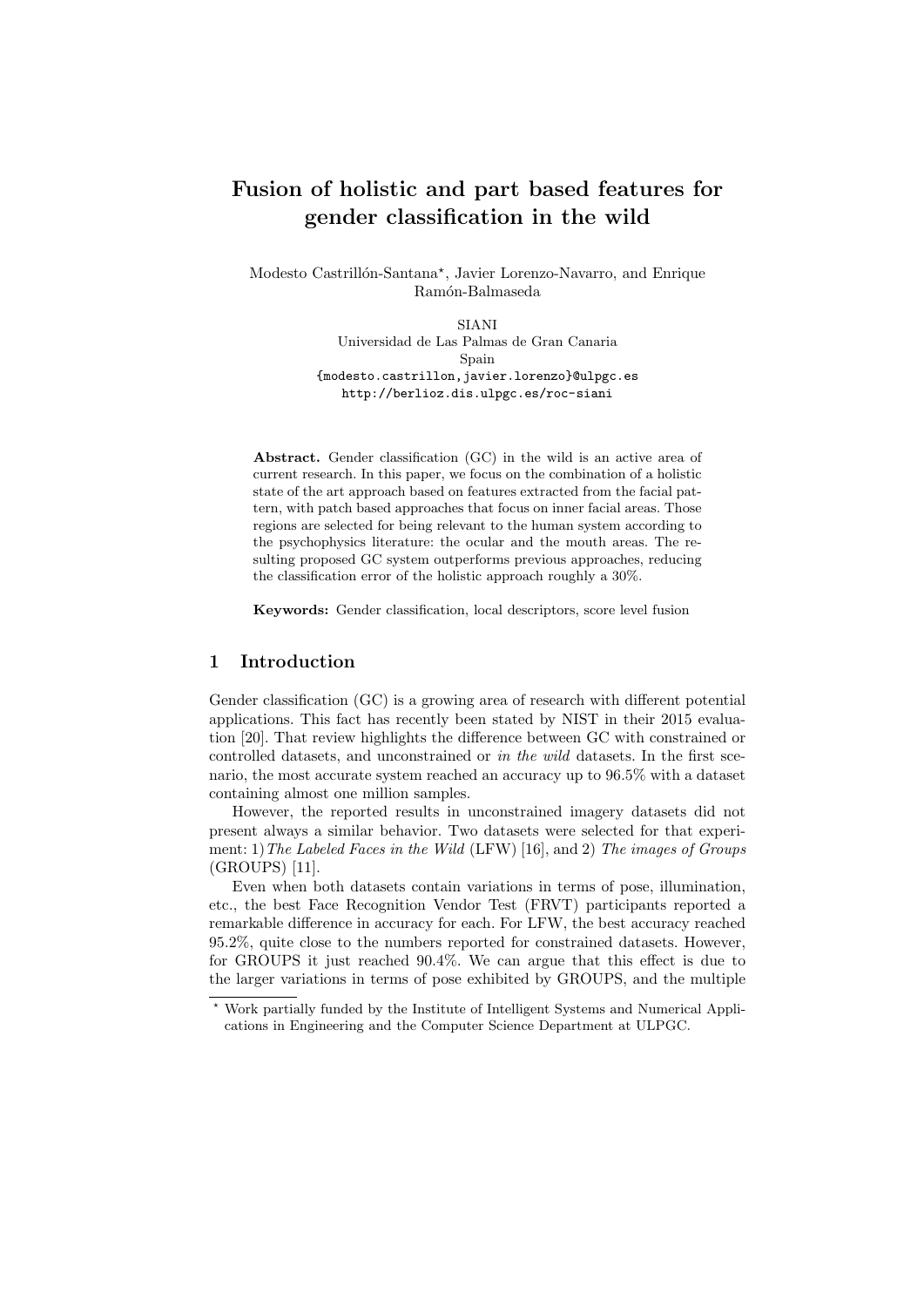#### 2 M. Castrillón et al

samples per identity included in LFW. These results were obtained with a lightsout, black-box testing methodology.

Extending the NIST review, we summarize in Table 1 the most recent results reported in the research literature for both datasets. A fast analysis suggests that GROUPS is the most challenging one. The achieved accuracies are however not comparable to those obtained by commercial systems. The reader must observe that these results were achieved not following a lights-out, black-box testing methodology. Focusing on GROUPS, with the exception of the protocol described by Dago et al. [9], used in [4] too, the adopted protocols are not easily reproducible. The fact that GROUPS is currently the most challenging in the wild dataset, has convinced us to focus on this dataset.

Table 1. GC accuracies in recent literature. The whole dataset is used, i.e. 28000 samples, with the exception of  $<sup>1</sup>$  aropund 14000 samples with inter ocular distance</sup>  $>$  20, <sup>2</sup> 22778 aut. detected faces, <sup>3</sup>  $>$  12 years old, <sup>4</sup> 7443 of the total 13233 images,  $^5$  BEFIT protocol, and  $^6$  half dataset.

| Reference                                                                                                                                                                      | $\text{Data}$       | Accuracy (%) |
|--------------------------------------------------------------------------------------------------------------------------------------------------------------------------------|---------------------|--------------|
| $\left[ 9 \right]$                                                                                                                                                             | GROUPS <sup>1</sup> | $86.6\%$     |
| $[4] % \includegraphics[width=0.9\columnwidth]{images/TrDiM1.png} % \caption{\label{TrDiM1} \includegraphics[width=0.9\columnwidth]{images/TrDiM1.png} % \label{TrDiM2.png} %$ | $\mathrm{GROUPS}^1$ | 89.8%        |
| $[19]$                                                                                                                                                                         | GROUPS <sup>2</sup> | $86.4\%$     |
| 171                                                                                                                                                                            | GROUPS <sup>2</sup> | $90.4\%$     |
| $\left\lceil 3 \right\rceil$                                                                                                                                                   | GROUPS <sup>3</sup> | $80.5\%$     |
| $[14]$                                                                                                                                                                         | <b>GROUPS</b>       | 87.1%        |
| $\left[ 23\right]$                                                                                                                                                             | LFW <sup>4</sup>    | 94.8%        |
| [25]                                                                                                                                                                           | LFW <sup>4</sup>    | 98.0%        |
| $\left\lceil 9 \right\rceil$                                                                                                                                                   | LFW <sup>5</sup>    | 97.2%        |
| [21]                                                                                                                                                                           | LFW <sup>6</sup>    | 98.0%        |
| $\left\lceil 3 \right\rceil$                                                                                                                                                   | <b>LFW</b>          | 79.5%        |
| [17]                                                                                                                                                                           | LFW                 | $96.9\%$     |
| 22                                                                                                                                                                             | LFW                 | $94.6\%$     |

Two recent results support the approach described in this paper. On the one hand, the extraction of features at different scales may benefit the GC performance [2, 4]. In [4] the features are extracted from the face and its local context, thus, the face is analyzed at different resolutions. This fact might introduce redundancy, but the resulting improved performance suggests that an adequate design reports indeed an accuracy improvement.

On the other hand, the fusion of multiple descriptors do not just reports a benefit in GC accuracy, but also diminishes the occurrences of ambiguous cases as demonstrated for a demographics balanced dataset [6].

Therefore, the aim in this paper is to explore whether the additional integration of features extracted from specific areas of the inner face, improves the overall GC accuracy. The contributions of this work are: 1) separately the periocular and the mouth area provide an accuracy greater than 80% for GROUPS, 2) the adequate selection of periocular and mouth features, that are later fused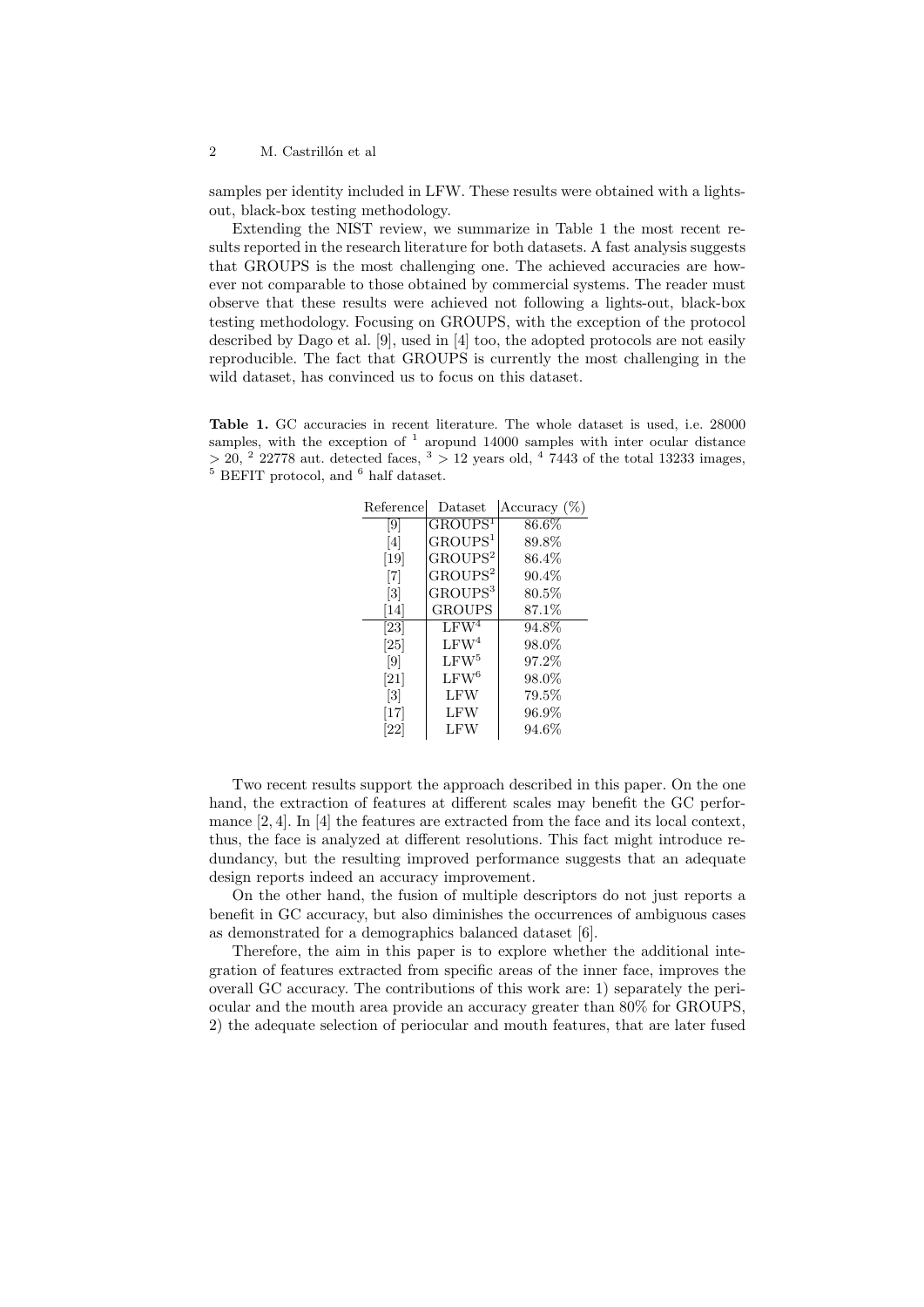with standard state-of-the-art facial based GC systems, provides a significant augment in terms of GC accuracy.

# 2 Approach

We therefore assume the ideas described above, i.e. the interest for the GC problem of a proper combination of features and regions of interest. We start from a baseline, given by a state of the art facial based GC system [4], to later explore the fusion with features densely extracted from some specific areas of the inner face [5]. With this concept in mind, we have revisited the analysis of the human visual system for the GC problem using bubbles [13], where the authors argue that both the ocular and the mouth areas are discriminant for this task to the human system.

An initial study of the integration of the periocular area [5] has already suggested that this approach may improve the GC performance up to 2 percentage points. Indeed, the use of components for facial analysis is a known idea. The work by Heisele et al. [15] made use of two layers of classifiers, being the second the combination of the first layer scores. The approach obtained better results than just using global features. In this paper, we indeed do not restrict to inner facial patches but also integrate features extracted from the whole facial pattern. To avoid redundancy, we select the best configuration of features, areas and grid configurations.

Summarizing, the considered patterns are presented in Figure 1: the head and shoulders  $(HS)$ , the face  $(F)$ , the periocular  $(P)$ , and the mouth  $(M)$  areas. They all are automatically cropped from the original head and shoulders pattern (with a dimension of  $155 \times 159$  pixels with 26 pixels of inter-eye distance), with the exception of the HS pattern that is down-sampled to  $64 \times 64$  pixels. The original pattern is obtained after a normalization process guided by the eye locations, that encloses rotation, scaling and translation to fix the normalized eye locations.



Fig. 1. From left to right, head and shoulders (HS) (64  $\times$  64 pixels), face (F) (59  $\times$  65 pixels), periocular (P)  $(37 \times 31 \text{ pixels})$ , and mouth (M)  $(19 \times 49 \text{ pixels})$  regions. Sample taken from GROUPS.

After selecting the patterns to be used, we proceed with a number of steps with the final goal of evaluating the fusion or combination of multiple experts. We analyze the periocular  $(P)$  and mouth  $(M)$  areas as follows: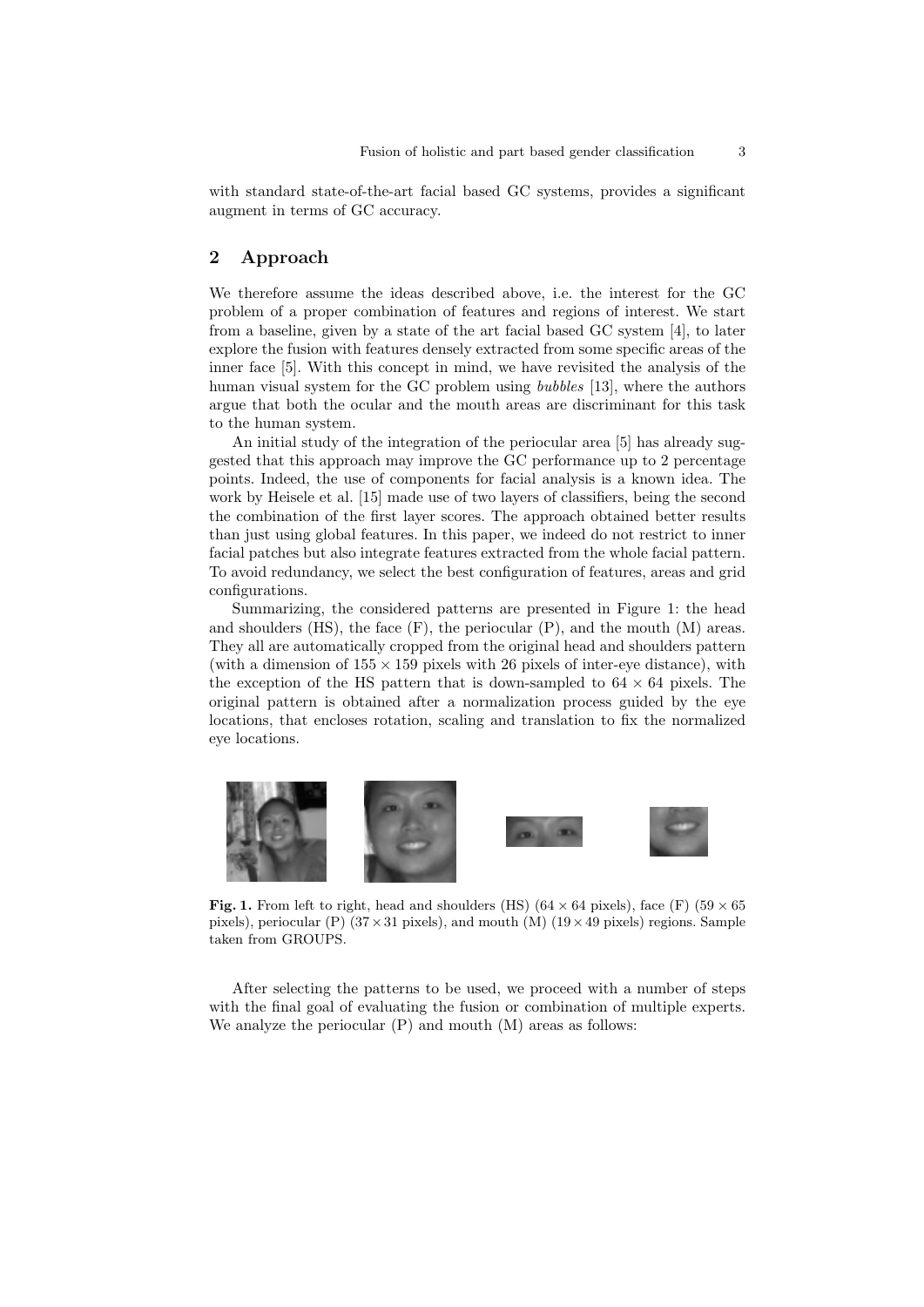#### 4 M. Castrillón et al

- 1. Explore the features and grid resolutions for both P and M.
- 2. Select the most discriminant features and grids using P and M.
- 3. Evaluate the combination of the state of the art GC system with the best P and M descriptors separately.
- 4. Evaluate the combination of the state of the art GC system with the best P and M descriptors jointly.

Based on current literature and our background related to GC, we use as features different local descriptors. Local descriptors are currently being applied for facial analysis, based on a grid configuration to avoid the loss of spatial information produced by a single based histogram representation [1].

A grid configuration is defined by its number of horizontal and vertical cells, respectively  $cx$  and  $cy$ , making a total of  $cx \times cy$  cells. For a given feature, a histogram is computed in each cell,  $h_i$ , where the bins indicate the number of occurrences of the different codes. The final feature vector, x, is composed by the concatenation of  $cx \times cy$  histograms, i.e.  $\mathbf{x} = \{h_1, h_2, ..., h_{cx \times cy}\}.$ 

In few words, each expert is designed with a particular feature and grid configuration. For P we have analyzed grid configurations in the range  $cx \in$ [1,8] and  $cy \in [1,6]$ , while for M we have covered the range  $cx \in [1,8]$  and  $cy \in [1, 8]$ . That makes respectively a total of 48 and 64 variants per descriptor. As descriptors we have considered 8 different alternatives:

- Histogram of Oriented Gradients (HOG) [10].
- Local Binary Patterns (LBP) and uniform Local Binary Patterns (LBP $^{u2}$ ) [1].
- Local Gradient Patterns (LGP) [18].
- Local Ternary Patterns (LTP) [24].
- Local Phase Quantization (LPQ) [26].
- Weber Local Descriptor (WLD) [8].
- Local Oriented Statistics Information Booster (LOSIB) [12].

For the final fusion analysis, we adopt a score level fusion approach based on SVM classifiers similarly to [4, 15]. The first layer is formed by the classifiers after selecting the best descriptors and grid configurations of each pattern for the problem, while the second layer classifier takes as input the first layer scores.

## 3 Results

As mentioned above, we adopt the Dago's protocol as experimental setup. This protocol defines a 5-fold cross validation for the GROUPS dataset. The dataset is reduced to around 14000 samples as the protocol includes only those faces that present an inter-eye distance larger than 20 pixels in the original source image.

We present in first term the results achieved making use of features extracted only from P and M. Tables 2 and 3 summarize the best results achieved for the first fold of the Dago's protocol. Due to the lack of space, only their best accuracy obtained for each descriptor configuration and pattern is included in both tables.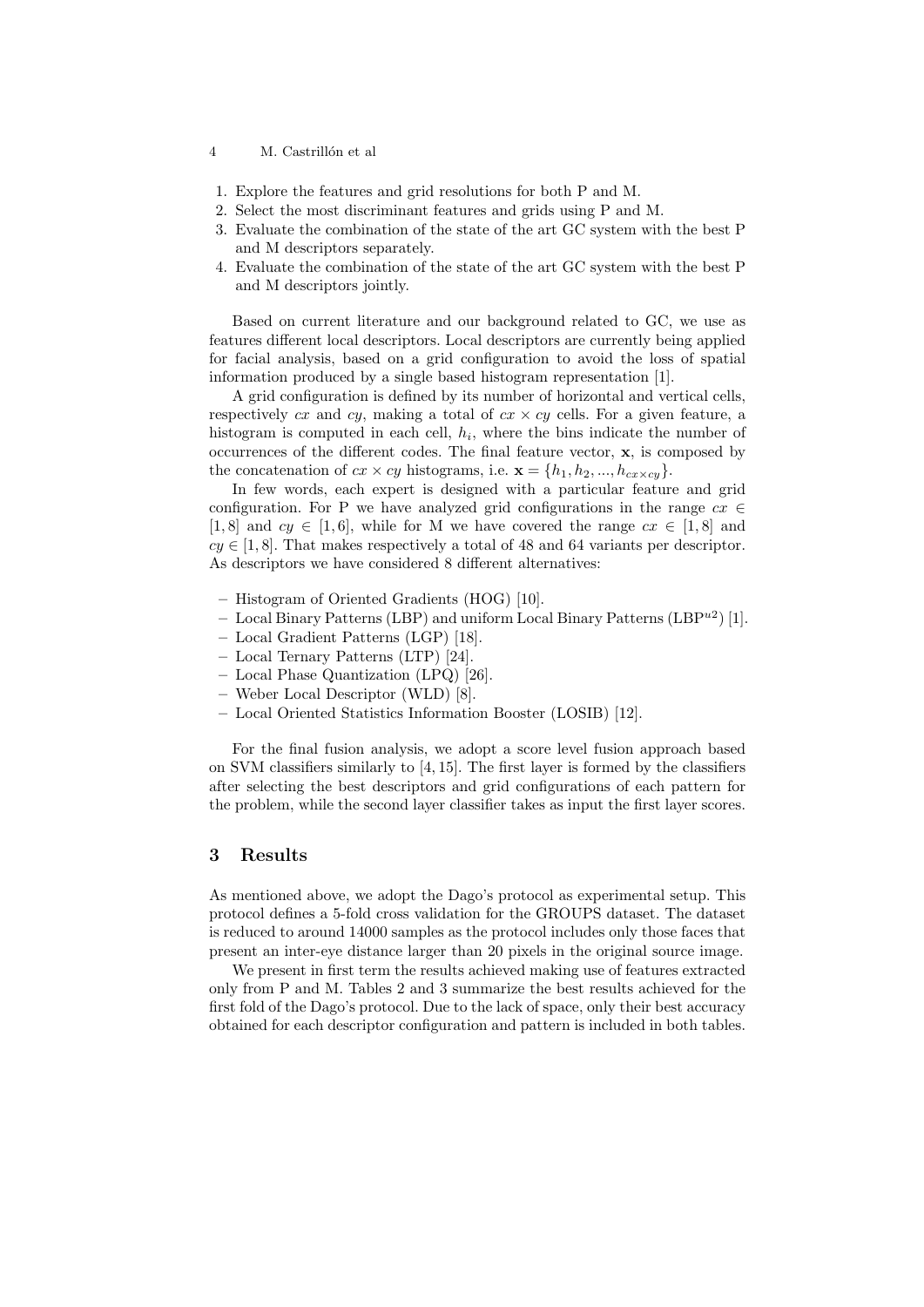**Table 2.** Periocular based best single descriptor results in terms of accuracy  $(\%)$ obtained for the first fold of the Dago's protocol. For each descriptor the best grid setup is indicated. Those descriptors providing an accuracy larger than 77% are highlighted.

|                                                                  |  |  |  | $[\text{HOG}_{7\times6} \text{LBP}_{8\times3}^{u2}  \text{LBP}_{6\times3} \text{LGP}_{6\times6} \text{LTP}_{3\times2} \text{LPQ}_{2\times2} \text{WLD}_{6\times3} \text{LOSIB}_{7\times6}$ |
|------------------------------------------------------------------|--|--|--|--------------------------------------------------------------------------------------------------------------------------------------------------------------------------------------------|
| Periocular 83.02   80.31   76.24   77.88   80.08   76.00   82.20 |  |  |  | 76.45                                                                                                                                                                                      |

**Table 3.** Mouth based best single descriptor results in terms of accuracy  $(\%)$  obtained for the first fold of the Dago's protocol. For each descriptor the best grid setup is indicated. Those descriptors providing an accuracy larger than 75% are highlighted.

|  |  |  |                                                                     | $[\text{HOG}_{8\times8} \text{LBP}_{5\times5}^{u2}  \text{LBP}_{4\times5} \text{LGP}_{7\times6} \text{LTP}_{3\times2} \text{LPQ}_{2\times2} \text{WLD}_{4\times5} \text{LOSIB}_{7\times6}$ |
|--|--|--|---------------------------------------------------------------------|--------------------------------------------------------------------------------------------------------------------------------------------------------------------------------------------|
|  |  |  | Mouth 80.90   77.71   74.87   76.62   77.68   74.43   78.23   73.37 |                                                                                                                                                                                            |

The accuracies are slightly worse for M compared to P. Being in both cases significantly worse than those reported by recent face based GC systems. For the later fusion analysis, we have selected those descriptors providing an accuracy larger than 77% for P, and larger than 75% for M. Making a total of 11 descriptors.

The next step considers the fusion of the most discriminant descriptor setups with the state of the art approach described in [4]. This approach extracts HOG and LBP features from F (F-HOG and F-LBP), and HOG from HS (HS-HOG). The fusion is evaluated first separately with the best descriptors for P and M, including exhaustive search among all possible combinations. This means that we evaluated all possible combinations with P,  $2^5$ , and M,  $2^6$ .

The final experiment evaluates the fusion with both sets of descriptors, i.e. covering the whole range of possible combinations, i.e.  $2^{11}$  possibilities. The results reported for each approach are summarized in Table 4 indicating the best descriptors combination. The reported results correspond to the 5-folds mean highest accuracy achieved, varying the cost and gamma parameters respectively within the intervals  $C = [0.5, 5]$  and  $gamma = [0.04, 0.15]$ .

As suggested by the table, the best approach fuses descriptors extracted from all the patterns. We have included the top-3 approaches, they report quite similar accuracies, but certainly those using a lower number of features will reduce the processing cost.

A detailed observation indicates that for the Dago's protocol, the improvement in accuracy is close to 3 percentage points. Observing the resulting ROC curves (only the best results for each fusion approach is presented in Figure 2) the fusion with P alone, is better than fusing with M. However, the combination with both P and M reports better performance, in terms of accuracy and AUC, that not using features extracted from any of those inner facial areas.

#### 4 Conclusions

In this paper, we have explored the benefits of combining holistic features with features extracted from specific inner facial regions. In particular we have focused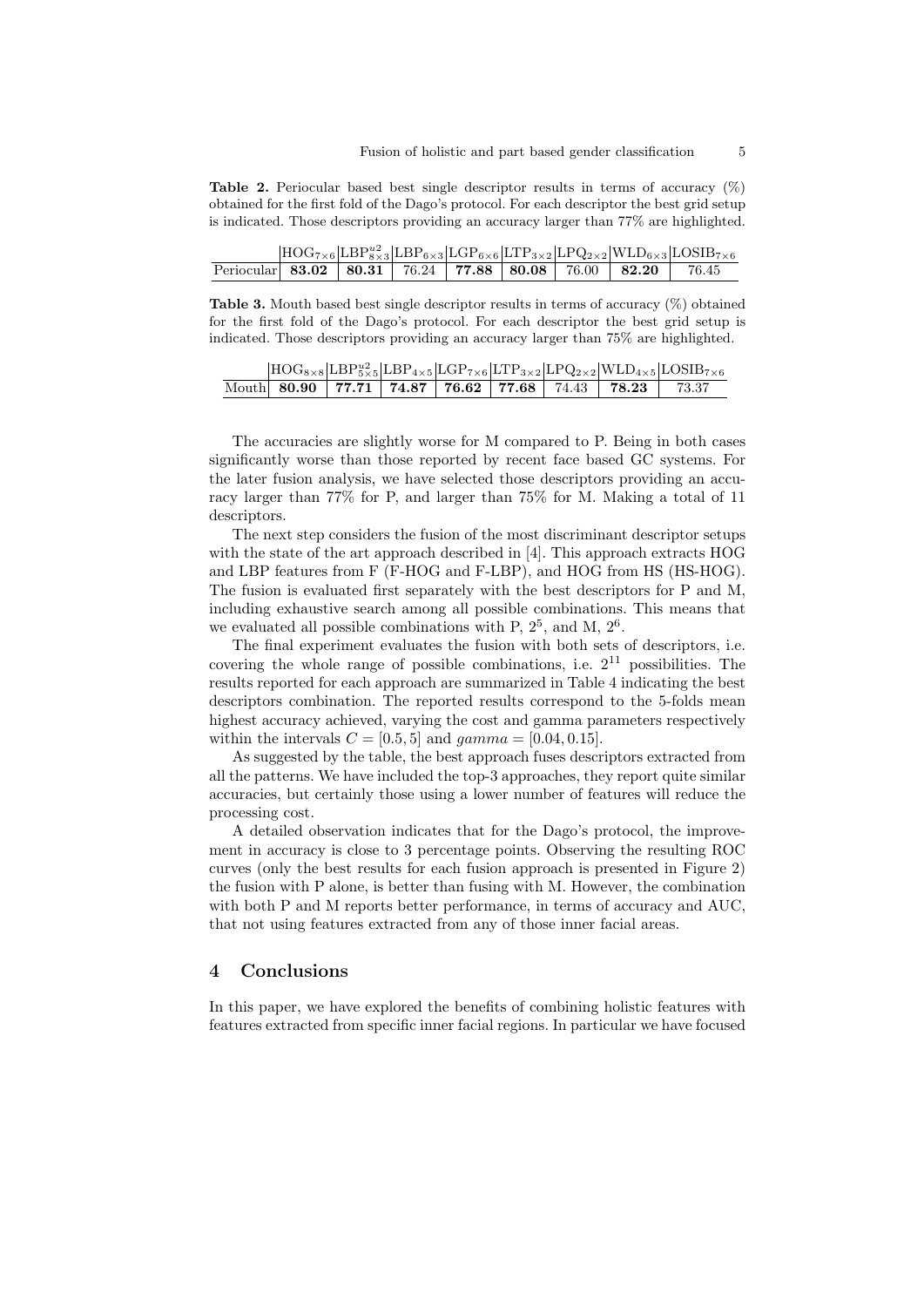#### 6 M. Castrillón et al

Table 4. Mean accuracies for the Dago's protocol with score level fusion based on the face (F), head and shoulders (HS), periocular (P) and mouth (M) areas. Each result is associated with the pattern and features fused.

| Pattern(s)                                  | Approach | Features                                    | Acc.  |  |  |
|---------------------------------------------|----------|---------------------------------------------|-------|--|--|
| P                                           | Single   | P-HOG                                       |       |  |  |
| $P-HOG + P-LBPu2 + P-LBP + P-WLD$<br>Fusion |          |                                             |       |  |  |
| М                                           | Single   | $M-HOG$                                     | 80.55 |  |  |
|                                             | Fusion   | $M-HOG + M-LBP + M-WLD + M-LGP$             |       |  |  |
| $F+HS$                                      | Fusion   | $F-HOG + F-LBPu2 + HS-HOG$                  | 90.49 |  |  |
|                                             | Fusion   | $F-HOG + F-LBPu2 + HS-HOG$                  | 92.42 |  |  |
| $F+HS+P$                                    |          | $P-HOG + P-LBPu2 + P-LBP + P-WLD + P-LOSIB$ |       |  |  |
| $F+HS+M$                                    | Fusion   | $F-HOG + F-LBPu2 + HS-HOG$                  | 91.60 |  |  |
|                                             |          | $M-HOG + M-LBP + M-WLD + M-LGP$             |       |  |  |
|                                             | Fusion 1 | $F-HOG + F-LBPu2 + HS-HOG$                  |       |  |  |
|                                             |          | $P-HOG + P-LBPu2 + M-HOG + M-WLD$           | 93.22 |  |  |
| Fusion 2                                    |          | $F-HOG + F-LBPu2 + HS-HOG$                  |       |  |  |
|                                             |          | $P-HOG + P-LBPu2 + P-LGP + M-HOG$           | 93.22 |  |  |
| $F+HS+P+M$                                  | Fusion 3 | $F-HOG + F-LBPu2 + HS-HOG$                  |       |  |  |
|                                             |          | $P-HOG + P-LBPu2 + M-LGP + M-HOG$           | 93.15 |  |  |

on the ocular and mouth areas, that have evidenced their main importance for this task in the human system.

The achieved results indicate a promising line of research. Indeed the GC performance increased up to 3 percentage points, reducing the gap present in GC accuracy with other simpler datasets. Observing the error for the facial based state of the art approach, 9.5%, the proposed systems reduces the gender classification error in more than 28%.

### References

- 1. Ahonen, T., Hadid, A., Pietikäinen, M.: Face description with local binary patterns: Application to face recognition. IEEE Transactions on Pattern Analysis and Machine Intelligence 28(12) (December 2006)
- 2. Alexandre, L.A.: Gender recognition: A multiscale decision fusion approach. Pattern Recognition Letters 31(11), 1422–1427 (2010)
- 3. Bekios-Calfa, J., Buenaposada, J.M., Baumela, L.: Robust gender recognition by exploiting facial attributes dependencies. Pattern Recognition Letters 36, 228–234 (January 2014)
- 4. Castrillón, M., Lorenzo, J., Ramón, E.: Improving gender classification accuracy in the wild. In: 18th Iberoamerican Congress on Pattern Recognition (CIARP) (2013)
- 5. Castrillón-Santana, M., Lorenzo-Navarro, J., Ramn-Balmaseda, E.: Evaluation of periocular over face gender classification in the wild (under review)
- 6. Castrill´on-Santana, M., Marsico, M.D., Nappi, M., Riccio, D.: MEG: Multi-Expert Gender classification in a demographics-balanced dataset. In: 18th International Conference on Image Analysis and Processing (2015)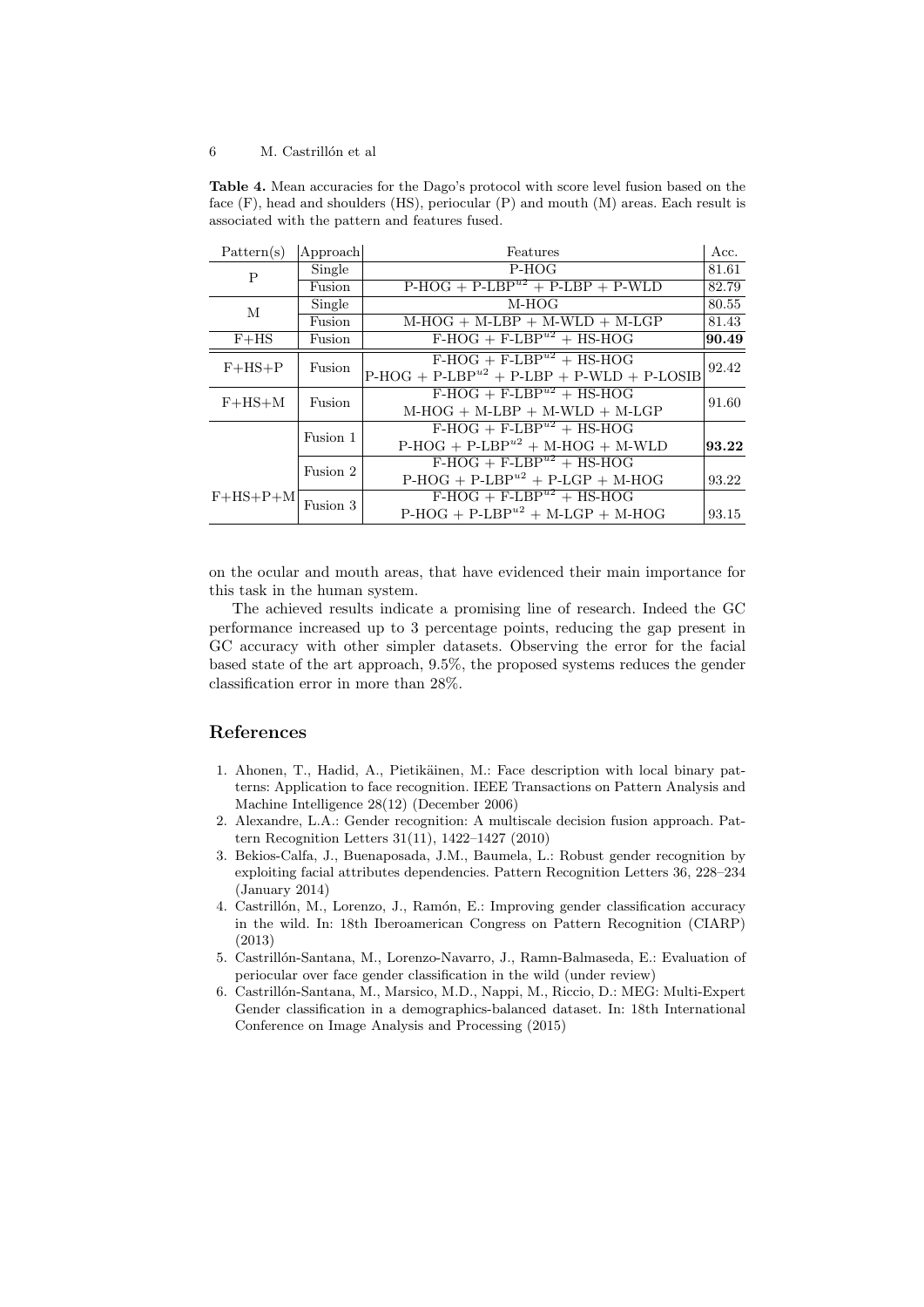

Fig. 2. ROC curves using the Dago's protocol. Comparison of state-of-the-art classification based on F and HS, with the proposed fusion alternatives considering HS and F features respectively with P, M and both.

- 7. Chen, H., Gallagher, A.C., Girod, B.: The hidden sides of names face modeling with first name attributes. IEEE Transactions on Pattern Analysis and Machine Intelligence 36(9), 1860–1873 (2014)
- 8. Chen, J., Shan, S., He, C., Zhao, G., Pietikainen, M., Chen, X., Gao, W.: WLD: A robust local image descriptor. Pattern Analysis and Machine Intelligence, IEEE Transactions on 32(9), 1705–1720 (September 2010)
- 9. Dago-Casas, P., González-Jiménez, D., Long-Yu, L., Alba-Castro, J.L.: Single- and cross- database benchmarks for gender classification under unconstrained settings. In: Proc. First IEEE International Workshop on Benchmarking Facial Image Analysis Technologies (2011)
- 10. Dalal, N., Triggs, B.: Histograms of oriented gradients for human detection. In: Schmid, C., Soatto, S., Tomasi, C. (eds.) International Conference on Computer Vision & Pattern Recognition. vol. 2, pp. 886–893 (June 2005)
- 11. Gallagher, A., Chen, T.: Understanding images of groups of people. In: Proc. CVPR (2009)
- 12. García-Olalla, O., Alegre, E., Fernández-Robles, L., González-Castro, V.: Local oriented statistics information booster (LOSIB) for texture classification. In: International Conference in Pattern Recognition (ICPR) (2014)
- 13. Gosselin, F., Schyns, P.G.: Bubbles: a technique to reveal the use of information in recognition tasks. Vision Research pp. 2261–2271 (2001)
- 14. Han, H., Jain, A.K.: Age, gender and race estimation from unconstrained face images. Tech. Rep. MSU-CSE-14-5, Michigan State University (2014)
- 15. Heisele, B., Serre, T., Poggio, T.: A component-based framework for face detection and identification. International Journal of Computer Vision Research 74(2) (August 2007)